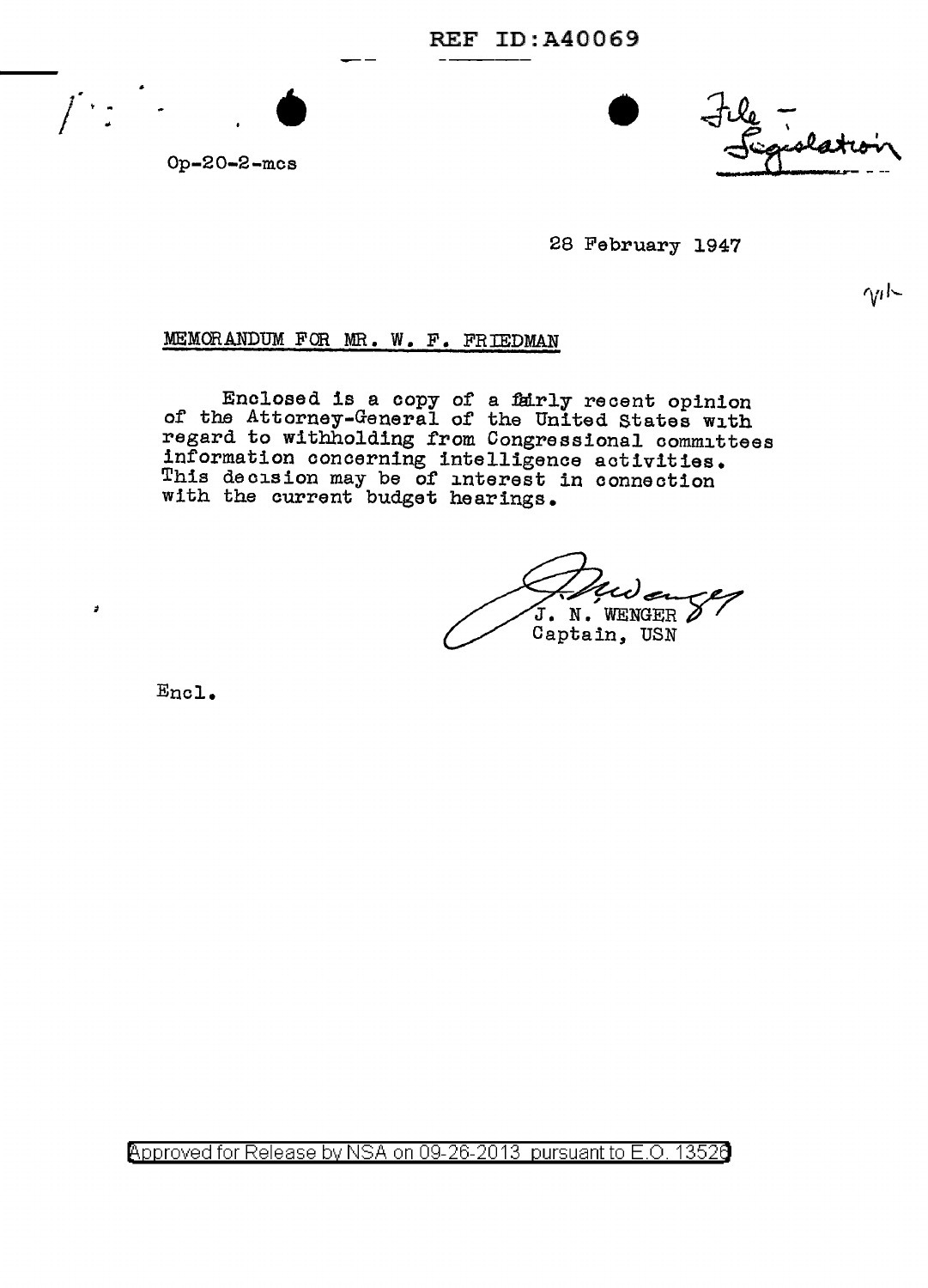## OPINION OF THE ATTORNEY GENERAL OF THE UNITED STATES

#### \*\*\*\*\*\*\*\*\*\*\*\*

## POSITION OF THE EXECUTIVE DEPARTMENT REGARDING INVESTIGETION **REPORTS**

It is the position of the Department of Justice, restated now with the approval and at the direction of the President, that all investigative reports are confidential documents of the executive department and that congressional or public access thereto would not be in the public interest.

This accords with the conclusions reached by a long line of predecessors in the office of Attorney General and with the position taken by the Fresident from time to time since Washington's administration; and this discretion in the executive branch has been upheld and respected by the judiciary.

April 30, 1941.

Hon. Carl Vinson.

Chairman, House Committee on Naval Affairs.

#### My dear Mr. Vinson:

I have your letter of April 23, requesting that your committee he furnished with all Federal Bureau of Investigation reports since June 1939, together with all future reports, memoranda, and correspondence of the Federal Pureau of Investigation, or the Department of Justice, in connection with "Investigations made by the Department of Justice arising out of strikes, subversive activities in connection with labor disputes, or labor disturbanees of any kind in industrial establishments which have naval contracts, either as prime contractors or subcontractors."

Your request to be furnished reports of the Federal Bureau of Investigation is one of the many made by congressional committees. I have on my desk at this time two other such requests for access to Federal Pureau of Investigation files. The number of these requests would alone make compliance imprecticable, particul rly where the requests are of so comprehensive a character as those contained in your letter. In view of the increasing frequency of these requests, I desire to restate our policy at some length, together with the reasons which require it.

**ENCLOSURE (A)**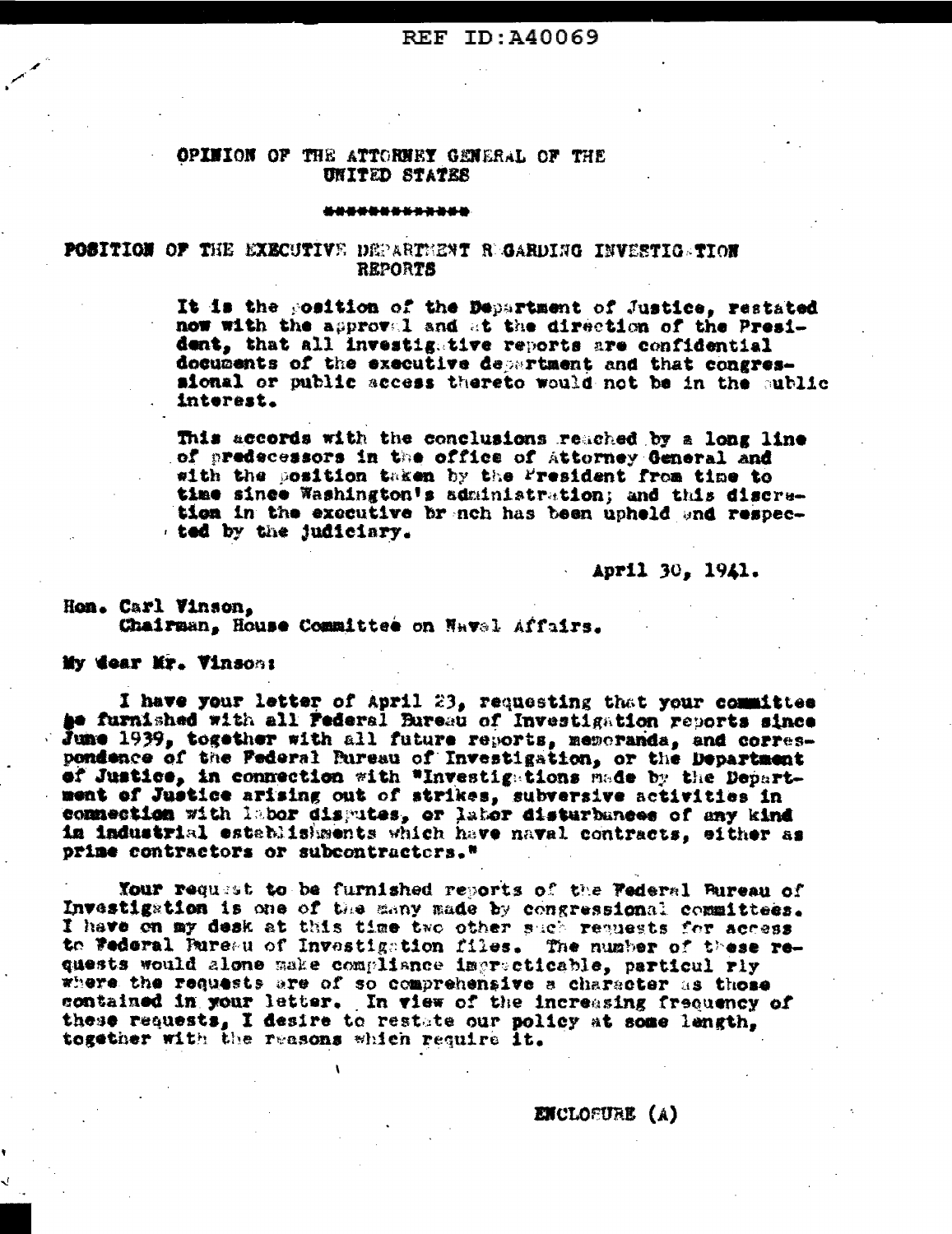It is the position of this Department, restated now with the approval of and at the direction of the President, that all investigative reports are confidential documents of the executive department of the Government, to aid in the duty laid upon the President by the Constitution to "take care that the laws be faithfully executed," and that congressional or public access to them would not be in the public interest.

Disclosure of the reports could not do otherwise than seriously prejudice law enforcement. Counsel for a defendant or prospective defendant, could have no greater help than to know how much or how little information the Government has, and what witnesses or sources of information it can rely upon. This is exactly what these reports are intended to contain.

Disclosure of the reports at this particular time would also prejudice the national defense and be of aid and comfort to the very subversive elements against which you wish to protect the country. For this reason we have made extraordinary efforts to see that the results of counterespionage activities and intelligence activities of this Department involving those elements are kept within the fewest possible hands. A catalogue of persons under investigation or suspicion, and what we know about them, would be of inestimable service to foreign agencies; and information which could be so used cannot be too chosely guarded.

Moreover, disclosure of the regorts would be of serious prejudice to the future usefulness of the Federal Bureau of Investigation. As you probably know, much of this information is given in confidence and can only be obtained upon pledge not to disclose its sources. A disclosure of the sources would enharrass informants-sometimes in their employment, sometimes in their social relations, and in extreme cases might even endanger their lives. We regard the keeping of faith with confidential informants as an indispensable condition of future efficiency.

Disclosure of information contained in the reports might slso be the grossest kind of injustice to innocent individuals. Investigative reports include leads and suspicions, and sometimes even the statements of malicious or misinformed people. Even though later and more complete reports exonerate the individuals, the use of particular or selected reports might constitute the grossest injustice, and we all know that a correction never catches up with an accusation.

In concluding that the sublic interest does not permit general access to Federal Bureau of Investigation reports for information by the many Congressional committees who from time to time ask for it, I am following the conclusions reached by a long line of distinguished predecessors in this office who have uniformly taken the same view. Examples of this are to be found among the following letters, among others: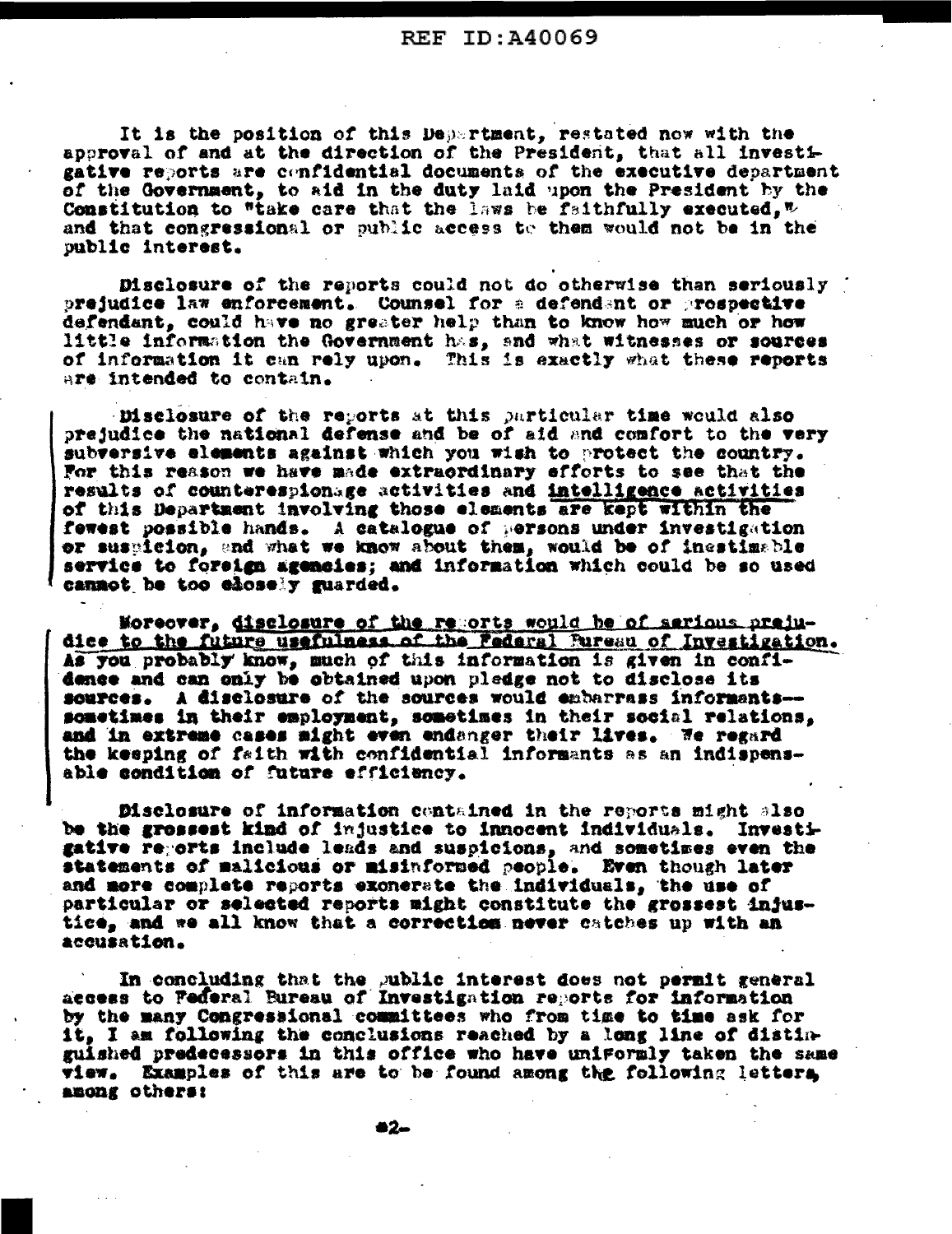Letter of Attorney General Knox to the Speaker of the House, dated April 27, 1904, declining to comply with a resolution of the House requesting the attorney General to furnish the House with all papers and documents and other information concerning the investigation of the Nothern Securities case.

Letter of Attorney General Ponagarte to the Speaker of the House, dated April 13, 1908, declining to comply with a resolution of the Bouse requesting the Attorney General to furnish to the House information concerning the investigation of certain corporations. engaged in the manufacture of wood pulp or print paper.

Letter of Attorney General Wickersham to the Speaker of the House, dated March 18, 1912, declining to comply with a resulution of the Rouse, Directing the Attorney Ceneral to furnish to the House information concerning an investigation of the smelter trust.

Letter of Attorney General McReynolds to the Secretary to the President, dated August 26, 1914, stating that it would be incom-<br>patible with the public interest to send to the Senate in response to its resolution, reports made to the Attorney General by his associates regarding violations of law by the Standard Oil Co.

Letter of Attorney General Gregory to the President of the Senate, dated February 23, 1915, declining to comply with a resolution of the Senate requesting the Attorney General to report to the Senate his findings and conclusions in the investigation of the smelting industry.

Letter of Attorney General Sargent to the chairman of the House Judieiary Committee, dated June 8, 1926, declining to comply with his request to turn over to the committee all papers in the files of the Department relating to the merger or certain oil companies.

In taking this position my predecessors in this office have followed eminent examples.

Since the beginning of the Government, the executive branch has from time to time been confronted with the unpleasant duty of declining to furnish to the Congress and to the courts information which it has acquired and which is necessary to it in the administration of statutes. As early as 1796, the House of Representatives requested President Washington to lay before the House a copy of the instructions to ministers of the United States who negotiated a treaty with Great Britain, together with the correspondence and other documents relating to that treaty. In declining to comply with the request, President Washington said:

⊷3∞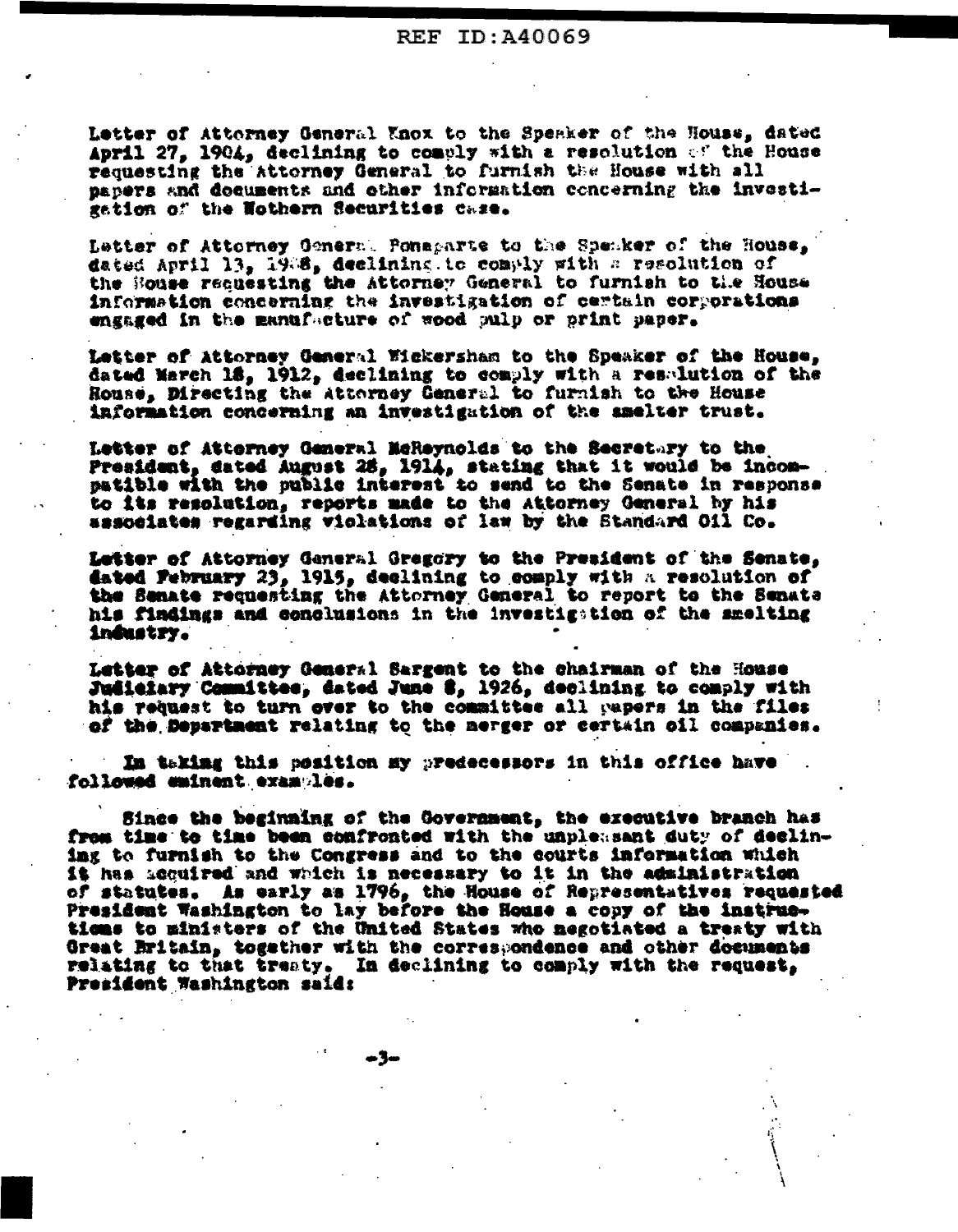"\*\*\*\*\* as it is essentia, to the due administration of the Government that the boundaries fixed by the Constitution between the different departments should be preserved, a just regard to the Constitution<br>and to the duty of my office  $\rightarrow$   $\rightarrow$  forbids a compliance with your request." (See Richardson, Messages and Papers of the Presidents,  $\mathbf{v}_4$ , 1, pp. 194, 196.)

In 1825, the House of Representatives requested President Nonroe to transmit certain documents relating to the conduct of the officers of the Navy of the United States on the Pacific Ocean, and of other public agents in South America. In his reply, President Monroe refused to comply with the request, stating that to do so sight subject individuals to unjust criticism; that the individuals invelved should not be censured without just cause, which could not be ascertained until after a thorough and impartial investigation of their conduct; and that under those circusstances it was thought that communication of the documents would not comport with the public interest nor with what was due to the parties concerned. (See Richardson, Nessages and Papers of the Presidents, v.2, p. 278.)

In 1833, the Senate requested President Jackson to communicate to that body a copy of a paper purporting to have been read by him to the heads of the executive departments, dated September 18, 1833, relating to the removal of the deposits of the public money from the Bank of the United States. President Jackson declined. (See Hichardson, Nessages and Papers of the Presidents, v.3, p. 36.)

In 1835, the Senate passed a resolution requesting President Jackson to communicate copies of the charges, if any, which might have been made to him against the official conduct of Gideon Fitz, late surveyor general south of the State of Tennessee, which caused his removal from effice. In reply President Jackson again declined to comply. (See Richardson, Messages and Papers of the President,  $v.3, pp.132, 133.$ 

This descretion in the executive branch has been unheld and respected by the judiciary. The courts have repeatedly held that they will not and cannot require the executive to produce such papers when in the opinion of the executive their production is contrary to the public interests. The courts have also held that the question whether the production of the papers would be against the public interest is one for the executive and not for the courts to determine. Marbury v. Madison, 1 Cranch 137, 169; Tetten v. 30; 168, 169; Yogel v. Gruaz, 110 U.S. 311; In re Q uarles and Butler, 156 U.S. 532, Boske v. Comingors, 177 U.S. 459; In re Huttmen, 70 /red. 699; In re Lamberton, 124 Ped. 446; In re Valencia Condensed Milk Co., 240.<br>Ped. 310; Elrod v. Moss, 276 Ped. 123; Arnstein v. United States, 296 Ped. 946; Gray v. Pentland, 2 Sergeant & Rawle's (P a), 23, 28; Thompson v. German Valley R. Co., 22 N. J. Equity 111, Worthington v. Seribner, 109 Mass. 4#7; Appeal of Hartranft, 85 Pa. 433, 445; 2 Burr Trials, 533,-536; see also 25 Op. A.G. 326.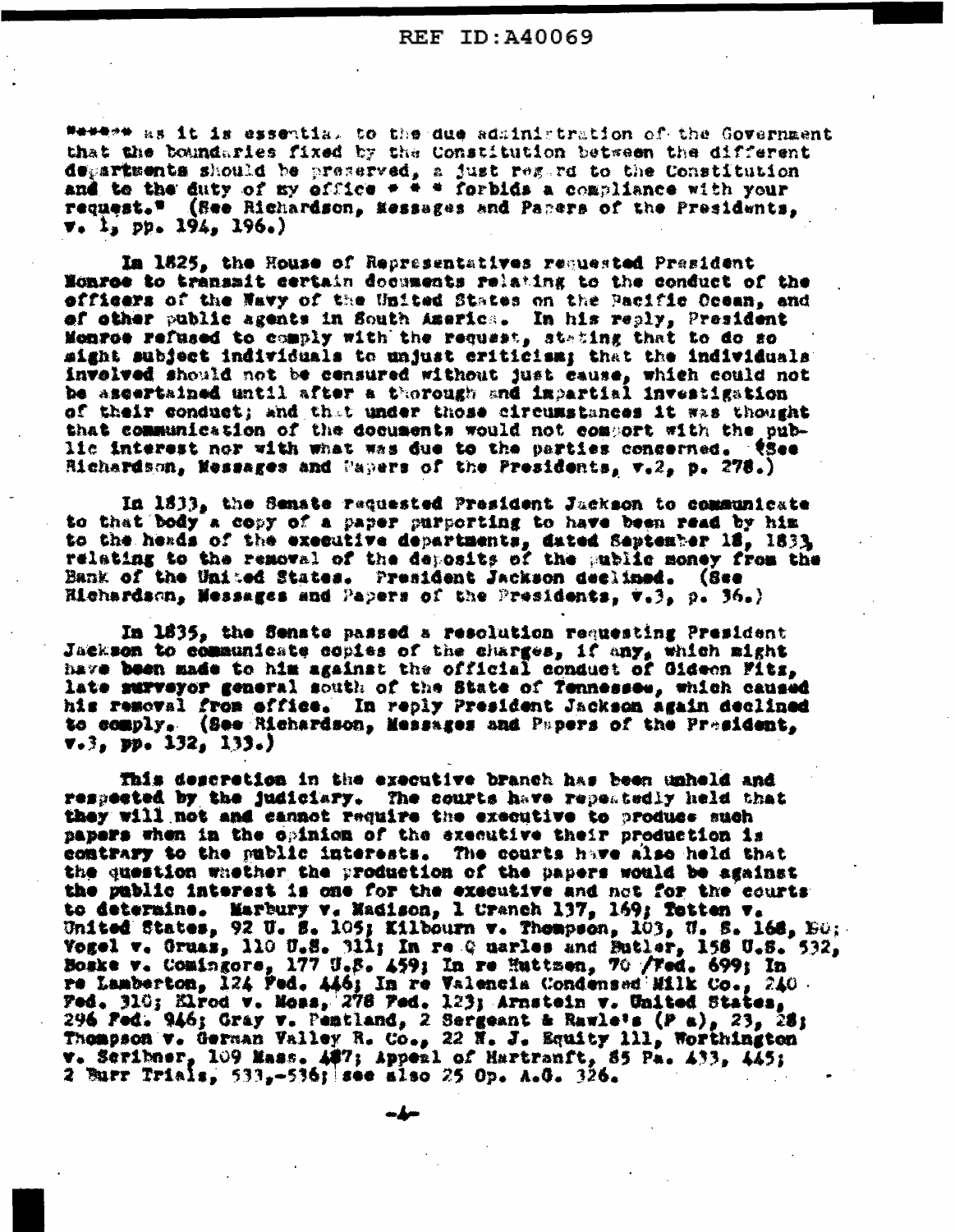<u>र प्राप्त पर</u>

#### In Kilbourn v. Thompson, supra, the tourt said:

<u>ফুল্রাজ্য</u>

"It is beli ved to be one of the chief merits of the americ n system of written constitutional law, that all the powers intrusted st 1 to govern ent, whether State or national, are divided into the three grand departments, the executive, the legislative, and the judicial, That the functions appropriate to each of these tranches of government shall be vested in a separate body of public servants, and that. and divide these dopartments shall be broadly and clearly defined. It is also essential to the successful working of this system that the jersons intrusted "ith power in any one of these branches shall not be permitted to encroach upon the posers confided to the others. but that each shall by the law of its cre tion be limited to the WITClie of the powers appropriate to its own department and no other.

In Appenl of Hartrunft, supra, the Court said:

芹

£  $\mathbf{F}$ :

Ļ

 $\mathbf{f}$ 

 $\mathbb{R}$ # # # # de had bitter at the outst rt recognize the fact, that the executive department is a coordinate branch of the Government, with go er to judge what should or should not be done, within its  $\mathbb{R}$ own dep riment, and what of its own doings and communications should  $\overline{U}$  should not be ke<sub>r</sub>t secret, and that with it, in the exercise of these constitutional powers, the courts have no more right to interŧ. relation fere, than has the executive, under like conditions, to interfere with the courts."

₽

The inform tion hereinvolved was collected, and is chiefly valuable, for use by the executive tranch of the Govern ent in the executtion of the laws. It c n be of little, if any v lue in connection with the fra ing of legislation or the Lerform.nce of any other constitutional dut; of the Congress. We do not undert ke to investigate atrives as to their justific tion or the lack of it, but confine investigation to alleaed violations of law, including of course viola ion of st tutes designed to suppress subversive activity, and to general intelligence to guide executive policy. Certainly, the evil which would necessarily flow from its untimely publication would fir outweigh any possible good.

I am not unrindful of your condition. I suggestion that your goun el will keep this information "inviolate until such time as the committee determines its disposition." I have no doubt that this pladge would be ke t and that you would weigh every consider tion hefor. n king any matter ublic. Unfortunately, however, a policy train the made ane because of ersonal confidence of the Attorney General in the integrity and good faith of a particular committee ghairman. We cannot be ut in the losition of discriminating Bet seen committees or of attempting to judge bet een thom, and their individual members, each of whom his access to information once placed in the hands of the committee.

-5-